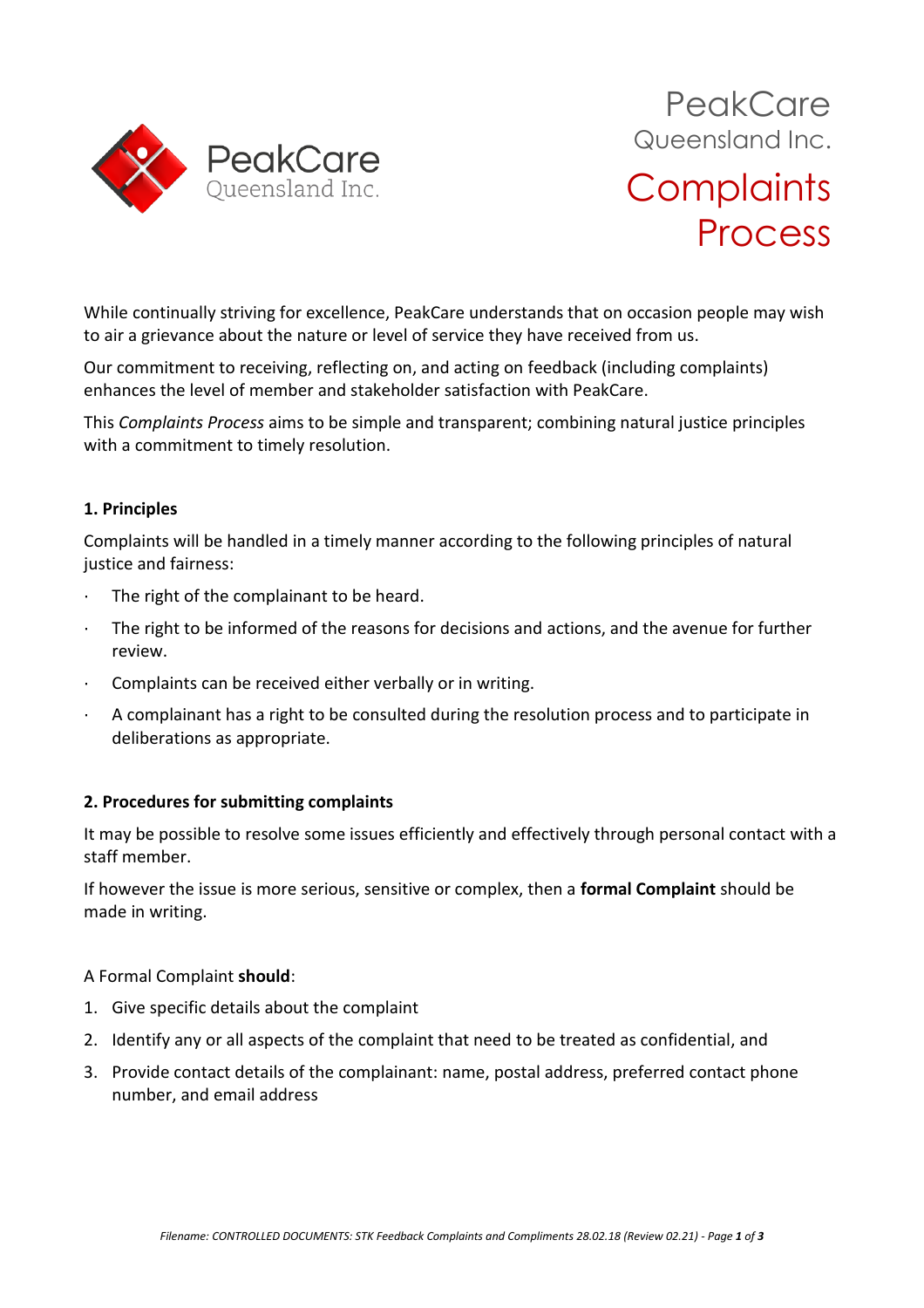The nature of the complaint will determine the person to whom it should be directed – see below table:

| If the complaint is about                                   | the complaint should be<br>directed to                                                                                      | <b>Contact Detail</b>                                                                                                                                             |
|-------------------------------------------------------------|-----------------------------------------------------------------------------------------------------------------------------|-------------------------------------------------------------------------------------------------------------------------------------------------------------------|
| A complaint about a staff<br>member of PeakCare             | ideally, in the first instance,<br>direct the complaint to that staff<br>member, or alternatively to their<br>line manager. | Contact details for all our team<br>are listed on the "Our Staff"<br>page on our website<br>Line manager:<br>the Executive Director -<br>lwegener@peakcare.org.au |
| A complaint about PeakCare's<br>operations                  | the Executive Director                                                                                                      | lwegener@peakcare.org.au                                                                                                                                          |
| A complaint about the Executive<br><b>Director</b> or Board | the President of the PeakCare<br><b>Board</b>                                                                               | president@peakcare.org.au                                                                                                                                         |

Emailed complaints should include the words '**CONFIDENTIAL COMPLAINT**' in the subject box.

## **3. Resolving the Complaint**

If the complaint is about a matter that is immediately correctable, then the staff member will take the necessary action within two business days or as soon as possible after this period. The complainant will then be informed.

If a complaint is more complex (eg. requires a plan, interviews, or further information gathering) the complainant will be contacted within two business days to acknowledge receipt. While the complaint is progressing, PeakCare will keep the complainant informed on a regular basis (as agreed with complainant).

#### **Summary of Timeframes**

| <b>Step</b>                                                                                         | <b>Timeframe</b>                                                                                                                      |  |
|-----------------------------------------------------------------------------------------------------|---------------------------------------------------------------------------------------------------------------------------------------|--|
| Receipt of complaint                                                                                | We will contact the complainant within two business days to<br>acknowledge receipt.                                                   |  |
| Where simple actions can resolve<br>the issue                                                       | We will take action within two business days or as soon as possible<br>after this period.                                             |  |
| Complaint is more complex<br>(eg. requires a plan, interviews,<br>or further information gathering) | We will<br>contact the complainant within two business days to<br>٠<br>acknowledge receipt.                                           |  |
|                                                                                                     | keep the complainant informed on a regular basis (as agreed<br>$\blacksquare$<br>with complainant) while the complaint is progressing |  |
|                                                                                                     | aim to finalise the resolution process within 28 business days<br>$\blacksquare$                                                      |  |